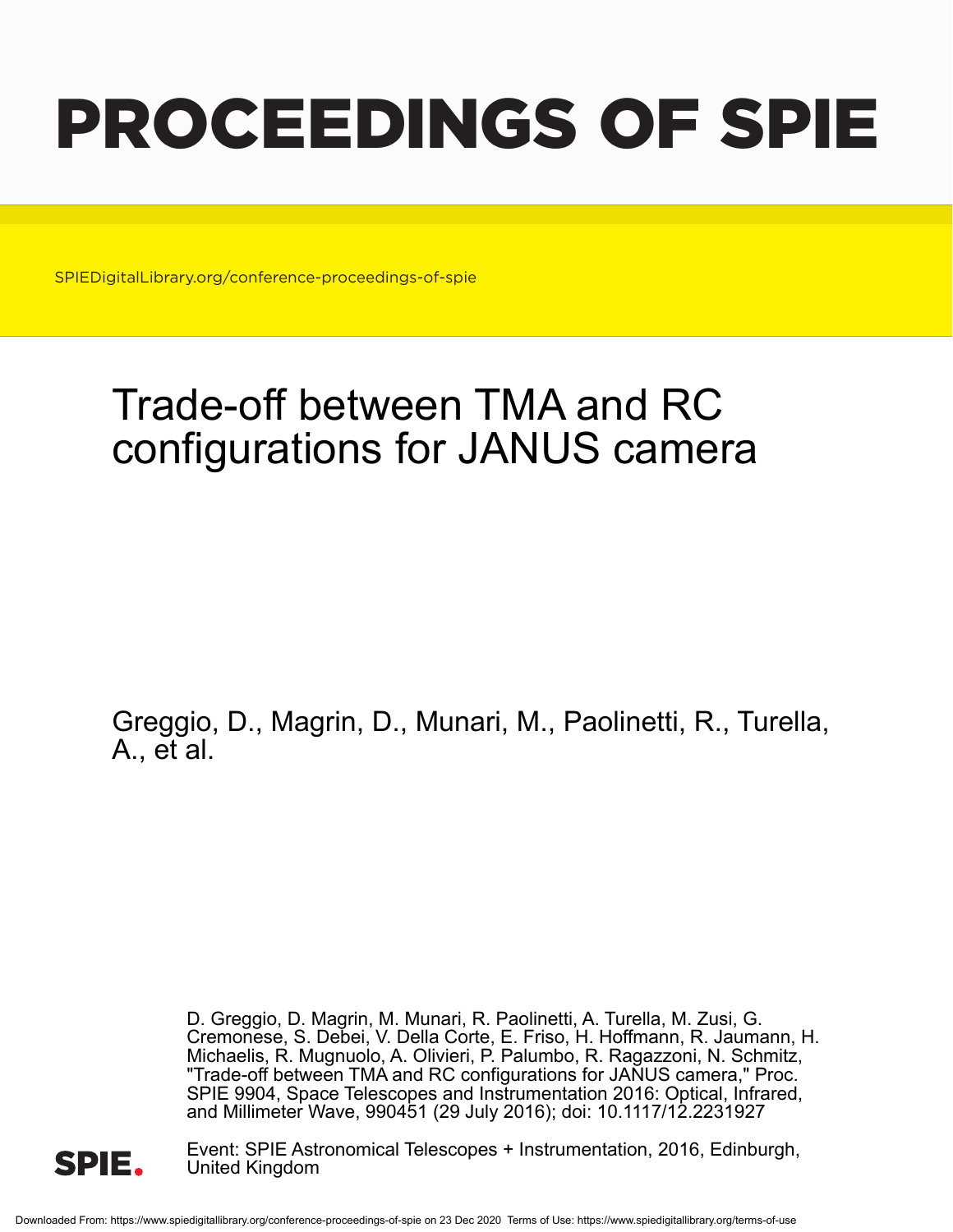# **Trade-off between TMA and RC configurations for JANUS camera**

D. Greggio<sup>\*a,b</sup>, D. Magrin<sup>a</sup>, M. Munari<sup>c</sup>, R. Paolinetti<sup>d</sup>, A. Turella<sup>d</sup>, M. Zusi<sup>e,f</sup>, G. Cremonese<sup>a</sup>, S. Debei <sup>g</sup>, V. Della Corte <sup>h</sup>, E. Friso <sup>g</sup>, H. Hoffmann <sup>i</sup>, R. Jaumann <sup>i</sup>, H. Michaelis <sup>i</sup>, R. Mugnuolo <sup>1</sup>, A. Olivieri<sup>1</sup>, P. Palumbo<sup>h</sup>, R. Ragazzoni<sup>a</sup>, N. Schmitz<sup>i</sup> a INAF – Osservatorio Astronomico di Padova, Vicolo dell'Osservatorio 5, 35122 Padova, Italy <sup>b</sup>Dip. di Fisica ed Astronomia – Università di Padova, Vicolo dell'Osservatorio 3, 35122 Padova, Italy c INAF – Osservatorio Astrofisico di Catania, Via S.Sofia 78, 95123 Catania, Italy <sup>d</sup> Leonardo-Finmeccanica, Via Einstein35, 50013 Campi Bisenzio (FI), Italy e INAF – Osservatorio Astronomico di Capodimonte, Napoli, Italy f Istituto di Fisica e Planetologia Spaziali (IAPS), Roma, Italy <sup>g</sup>Università di Padova – Centro Interdipartimentale di Studi e Attività Spaziali, Padova Italy <sup>h</sup>Università degli Studi di Napoli, Napoli, Italy <sup>i</sup>German Aerospace Center – Institute of Planetary Research, Berlin, Germany <sup>l</sup>ASI Centro di Geodesia Spaziale, Località Terlecchia, 75100 Matera (MT), Italy

#### **ABSTRACT**

JANUS (Jovis Amorum Ac Natorum Undique Scrutator) is a high-resolution visible camera designed for the ESA space mission JUICE (Jupiter Icy moons Explorer). The main scientific goal of JANUS is to observe the surface of the Jupiter satellites Ganymede and Europa in order to characterize their physical and geological properties. During the design phases, we have proposed two possible optical configurations: a Three Mirror Anastigmat (TMA) and a Ritchey-Chrétien (RC) both matching the performance requirements. Here we describe the two optical solutions and compare their performance both in terms of achieved optical quality, sensitivity to misalignment and stray light performances.

**Keywords:** JANUS, Optical design, Three Mirror Anastigmat, Ritchey-Chrétien, Optical performance, stray light, space visible camera, imaging camera.

### **1. INTRODUCTION**

JANUS is a high-resolution visible camera and it is one of the instruments onboard the JUICE spacecraft, a large-class mission of ESA planned for launch in 2022 and arrival at Jupiter in 2030 [1], [2]. During the mission, the satellite will perform several fly-bys and orbits around Jupiter's moons and will allow a detailed study of the Jovian system. The main scientific goal of JANUS, and the main drivers for the design, is to observe the surface of the Jupiter satellites Ganymede and Europa, and the atmosphere of Jupiter and other satellites [3], [4]. In the case of Ganymede, in particular, it is foreseen a complete mapping of the surface with resolution higher than 400 m/px. The camera will be able to acquire both narrowband and panchromatic images by means of a dedicated set of 13 filters taking advantage of a field of view of 1.7x1.3 degrees and a plate scale of 15 microrad/pixel. JANUS is in a preliminary design phase and two design are currently under evaluation: (1) an off-axis three-mirror anastigmat and (2) an on-axis Ritchey-Chrétien telescope with field corrector. The two configurations are characterized by the same first order properties (focal length, entrance pupil diameter, field of view, waveband, etc.), both presenting their pros and cons. In particular, the study of the RC configuration is more recent and solves some practical issues related to the mass budget allocated from the spacecraft for JANUS. Although the design of every instrument is driven by its own requirements, we believe that some results of the trade-off study that we are conducting could be of general interest. For this reason, in the following sections we will briefly describe the two configurations more in detail, comparing their performance in terms of nominal image quality and stray light and providing some considerations about manufacturability, thermal/mechanical stability and alignment.

\*davide.greggio@oapd.inaf.it

Space Telescopes and Instrumentation 2016: Optical, Infrared, and Millimeter Wave, edited by Howard A. MacEwen, Giovanni G. Fazio, Makenzie Lystrup, Proc. of SPIE Vol. 9904, 990451 · © 2016 SPIE · CCC code: 0277-786X/16/\$18 · doi: 10.1117/12.2231927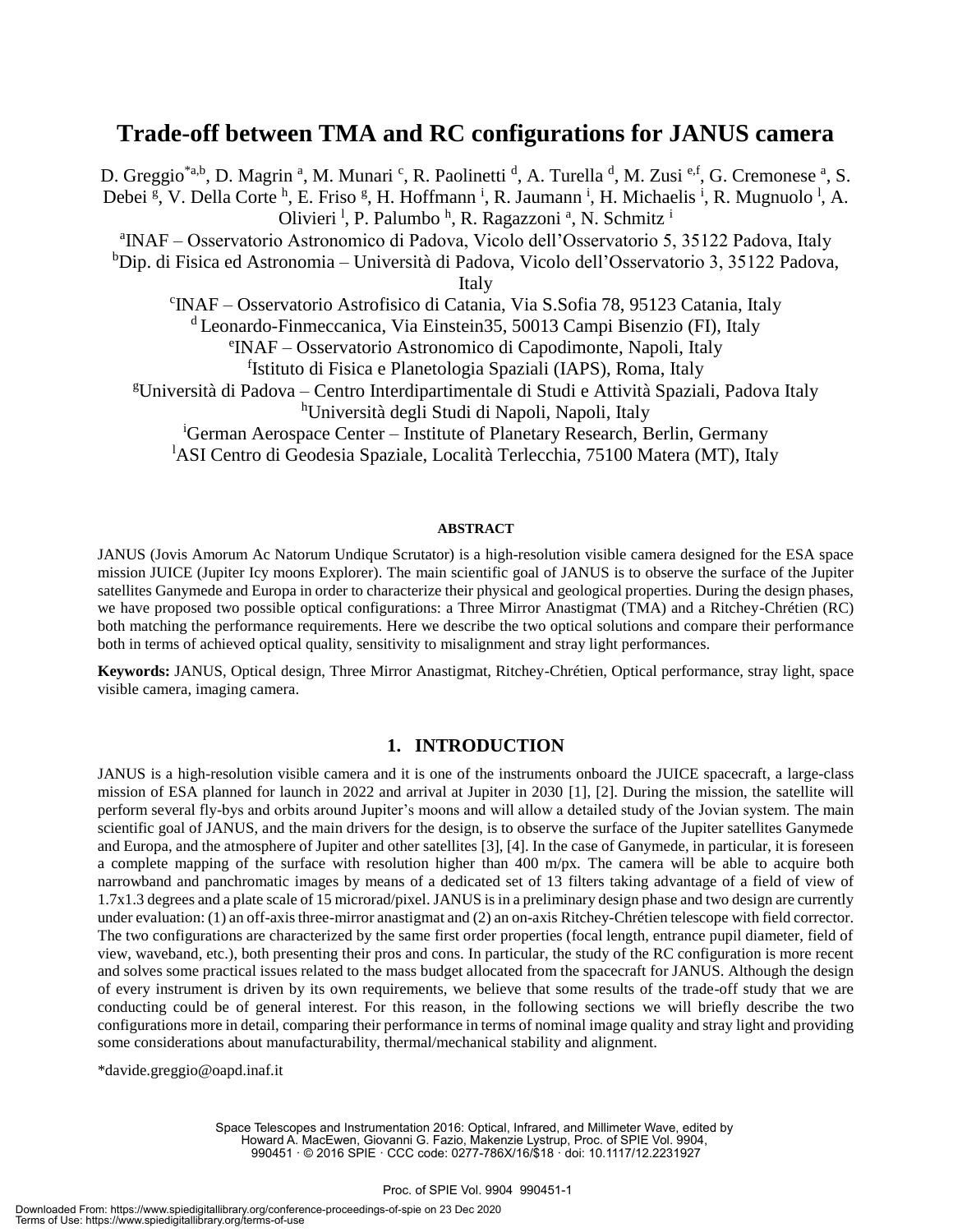## **2. DESIGN DESCRIPTION**

The first configuration that we took in exam is a three-mirror off-axis telescope (Figure 1). The choice was driven by the better contrast generally achievable with un-obstructed systems in terms of Modulation Transfer Function (MTF) and by the achromaticity of an all-reflective design. The telescope optimization was based on the scientific requirements, image quality and blocking of first order stray light paths as described in [5]. It is composed by three mirrors, one spherical (the secondary), used on-axis and two with aspherical shape (primary and tertiary), used off-axis. The field corresponding to the center of the detector enters the instrument with an inclination of about 8 degrees with respect to the optical axis. Between the tertiary mirror and the detector there is a filter wheel hosting 13 filters and a flat window to protect the image sensor. The quality is diffraction limited with a nominal MTF >63% at the Nyquist frequency all over the field of view. The baffling concept is visible in Figure 1 (left): one external baffle with vanes plus three internal baffles (one for each mirror) with conical shape. All of them are black coated to reduce scattered light inside the instrument.

The second configuration has been proposed recently and it is still under optimization. It is a catadioptric design composed by a Ritchey-Chrétien telescope plus a three-lens field corrector (Figure 2). The major drivers of this solution are the compactness and ease of alignment. It is an on-axis system with central obstruction but the entrance pupil diameter is such that the collecting surface is equal to that of the TMA. Because of the obstruction, the nominal MTF is slightly lower than the TMA configuration with a value MTF>58% all over the field. Nevertheless, the strongest limit on the MTF will be given by the detector intrinsic MTF which is of the order of 15%. The system is more compact than the three-mirror solution being approximately half the size of the TMA in both length and height. The proposed baffling configuration is composed by one external baffle with vanes plus one internal conical baffle on the primary mirror obstruction that acts also as a mounting for the three-lens corrector.

It is noteworthy that both the configurations have been already used in space planetary missions like the Narrow Angle Camera [6] (TMA) in the Rosetta spacecraft or the High Resolution Imaging Channel of SIMBIO-SYS [7] (RC) in the Bepi Colombo mission.



Proc. of SPIE Vol. 9904 990451-2

Figure 1. Left: Three Mirror anastigmat 3D opto-mechanical layout. Right: 2D optical layout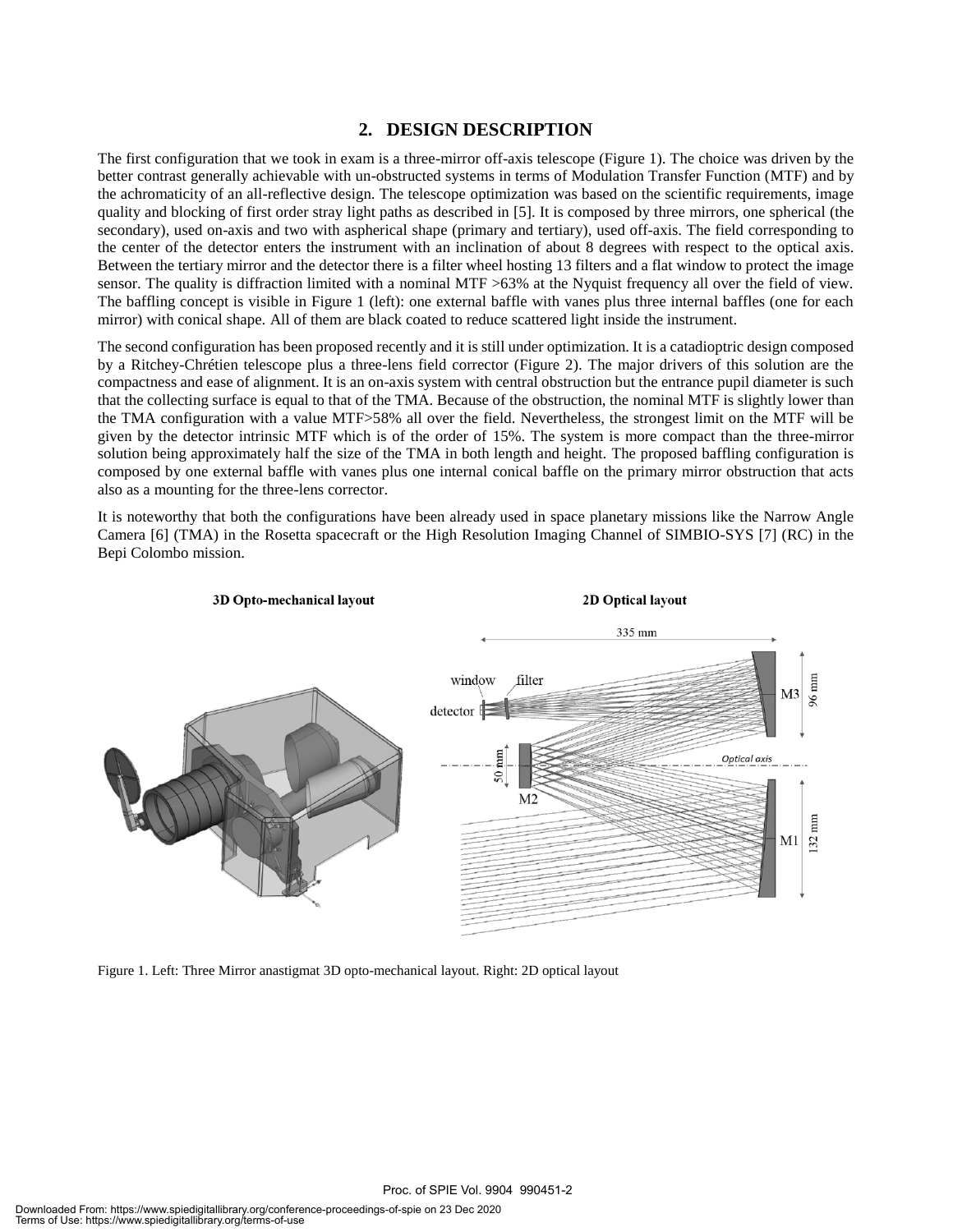#### 3D Opto -mechanical Layout

2D Optical Layout



Figure 2. Left: Ritchey-Chrétien 3D opto-mechanical layout. Right: 2D optical layout



Figure 3. polychromatic modulation transfer function for two representative field positions for the TMA configuration (left) and the RC configuration (right). The curves relative to other field positions (not represented in figure) are almost overlapping indicating a uniform optical quality across the field of view.

#### **3. STRAY LIGHT PERFORMANCE**

expected stray light irradiance on the detector and to drive the optimization of the opto-mechanical design. For the TMA For both the configurations, we also carried out a preliminary stray light analysis in order to derive a first guess of the configuration, the adopted procedure for the evaluation of the stray light has been already described in [8]. Here, we follow made by evaluation of their Point Source Transmittance (PST) as a function of the entrance angle with respect to the optical from its surface. This calculation, as explained in [8], is based on the following assumption: the same procedure to evaluate also the behavior of the RC configuration. The comparison between the two solutions is axis. Moreover, we use the cumulative integral of the PST over the solid angle to calculate the expected ratio between stray light irradiance and scientific irradiance on the detector during the observation of Ganymede at a distance of 500 Km

- Ganymede emits like a lambertian surface and is the only source of stray light
- <sup>2</sup> The PST is considered to be independent from the azimuth entrance angle (rotational symmetry)
- $\frac{1}{2}$  and scattering from mechanical components. Stray light from ghost reflections are evaluated in a different simulation. We consider only stray light from micro-roughness and particulate contamination of optical surfaces and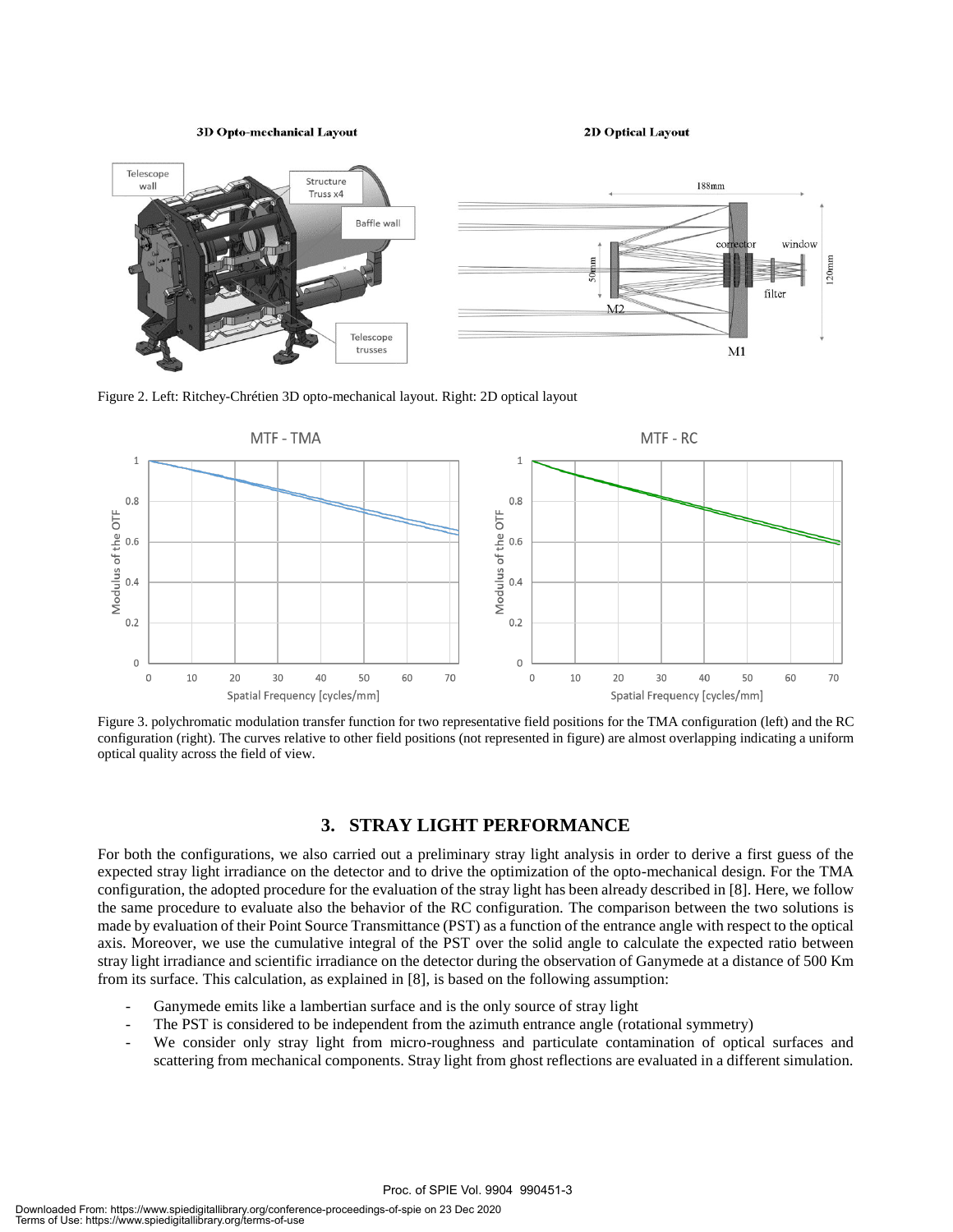The PST is calculated via non-sequential ray-tracing simulations on a simplified opto-mechanical model of the telescope. The results are reported in Figure 4. The plot on the left shows that the PST of the Ritchey-Chrétien camera is always higher than that of the TMA, indicating a worse performance in terms of stray light. For both the systems, the major contribution inside the field of view  $(\theta \leq 1 \text{ deg})$  is due to the optical components. In the RC design, although the smaller number of mirrors, the presence of three lenses (and thus 6 air-glasses interfaces) produces slightly higher values of PST than that of TMA. Between 1 and 5 degrees, in the case of the TMA the PST is dominated by light scattered from the primary mirror, while in the case of the RC the PST is dominated by light scattered from the internal baffle and reaching directly the detector. Finally, for  $\theta > 10$  deg, the major contributor is light scattered from the external baffle.

When observing an extended lambertian source, the stray light is proportional to the cumulative integral of the PST over the solid angle subtended by the source itself (see [8]). The graph on the right of Figure 4 shows that, in this observational scenario, the behavior of the two configurations is quite different. The great difference is concentrated between 1 and 5 degrees and is due, in the RC configuration, to light directly illuminating the internal baffle and scattered toward the detector, which causes an increase on the total stray light by a factor of 4.

Although this limitation is somehow inherent to the on-axis optical configuration, some design strategies could be adopted to mitigate this effect. The simplest, although not trivial, solution is to use vanes on the internal baffle. The major limitation would be the maximum depth of the vanes allowed if one does not want to vignette the beam.



Figure 4. Left: log-log plot of the point source transmittance as a function of the entrance angle θ. Right: cumulative integral of the PST over the solid angle.

To evaluate the presence of ghost images, their irradiance and their total power, we performed a non-sequential ray-trace simulation with a collimated on-axis source of unitary irradiance (1 Watt/mm<sup>2</sup>) illuminating the telescope. We assumed a 99% reflectivity for the mirrors, 99% transmissivity for the glass surfaces and 10% reflectivity for the detector. The results presented here account for the ghost images produced by the optical elements all together. Figure 5 shows the irradiance on the detector due to ghosts for the TMA configuration (left) and the RC configuration (right). Of course, since ghosts are usually defocused images of the object, they have different sizes and irradiances depending on how far from the detector the image is formed. Therefore, depending on the observing condition and on the science output required from an image, one should not only be concerned by the total power of ghosts, but also from their size and position with respect to the scientific target. Nevertheless, considering to observe uniform extended objects, the ratio between the total power of ghosts and the total power of the scientific image for an on-axis source gives an estimate of the order of magnitude of the ghost contribution to the total signal. Following this reasoning, we get a ratio between ghost power and scientific image power of 0.3% for the TMA and 1.2% for the RC configuration. Part of the difference between the two configurations is to be expected due to the presence of six additional glass surfaces in the RC camera however, looking at the partial contribution of each surface, we were able to detect a bad coupling between one surface of the corrector and the secondary mirror producing a single-reflection ghost path. This issue has been solved with an optimization of the optical design and, although we don't have performed a new simulation yet, we expect the ghost power to be halved to about 0.6% of the scientific signal.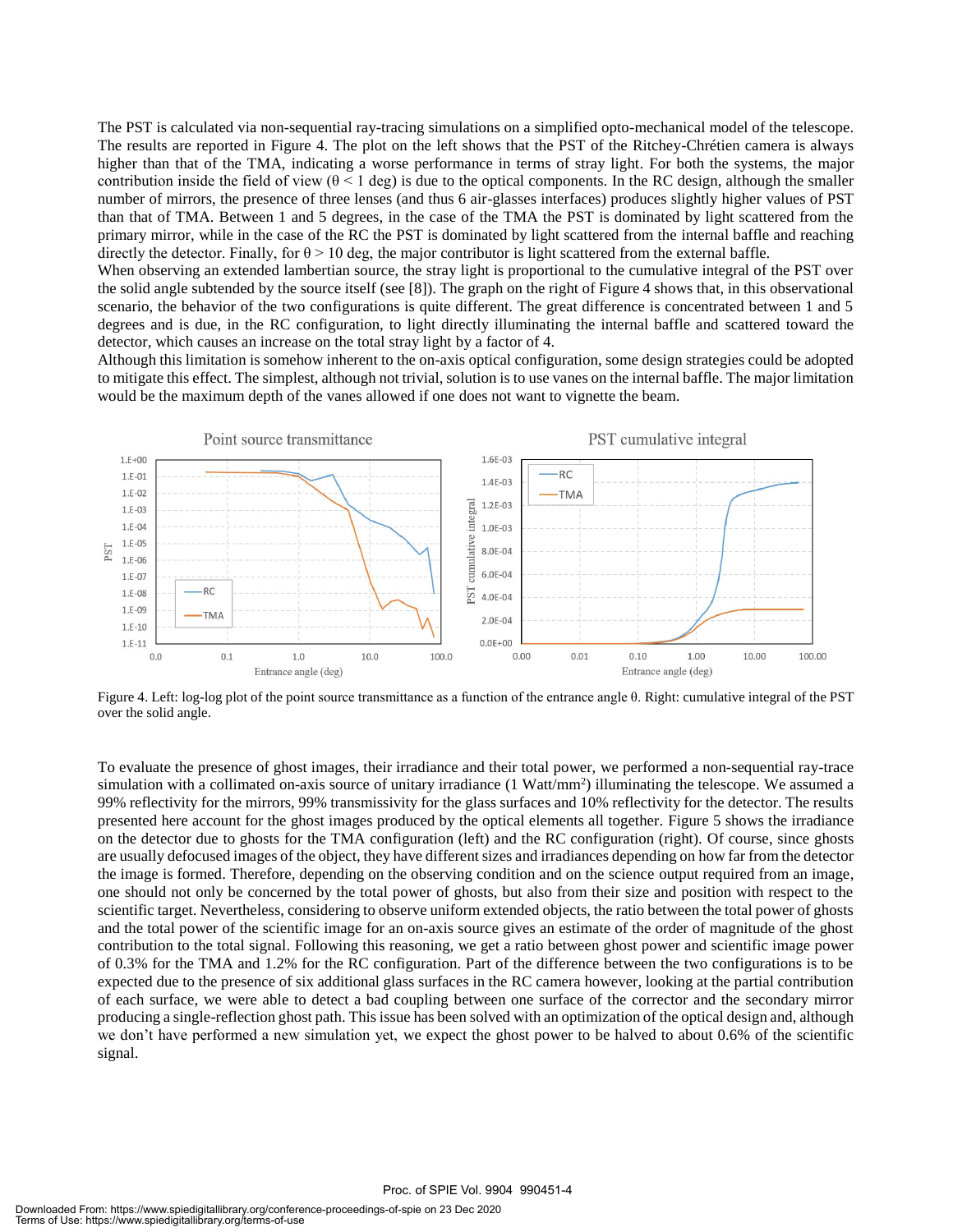

Figure 5. Ghost irradiance on the detector due to an on-axis collimated source of unitary irradiance. Left: ghost irradiance for the TMA configuration. Right: ghost irradiance for the RC configuration.

#### **4. ALIGNMENT, MASS AND MANUFACTURING**

To ensure performance stability in a broad temperature range, the choice of materials is critical. For reasons of mass budget and mechanical stability, lightweight materials with low coefficients of thermal expansion (CTE) are in general preferable. Some examples are silicon carbide or carbon fiber. However, other constraints apply like manufacturability, matching of CTE between glass and mountings, moisture release, magnetic disturbances to other instruments, etc. Considering the same composition for the structure of the two configurations, the mass of the RC system is much smaller allowing more flexibility in the choice of materials. In the TMA case, on the other hand, a structure in silicon carbide or carbon fiber was necessary to stay within the mass budget allocated for JANUS although the manufacturability of these materials is more challenging. Based on this reasoning and on the trade-off between the other design parameters, a structure in silicon carbide with Zerodur mirrors has been proposed for the TMA configuration while, for the RC configuration, different solutions are still under evaluation (all aluminum, Invar + Zerodur + Fused Silica, etc.). We recall that optimization of resources from the spacecraft (particularly mass) has been the major driver towards the RC configuration; however there are also other practical advantages with respect to the TMA solution. One obvious advantage is the easier manufacturability and alignment of optics due to their rotationally symmetric shape. This represents not only an advantage in terms of time but also in terms of optical performance of the real system.

#### **5. CONCLUSIONS**

For the design phase of the JANUS camera, we presented two possible optical configurations. The first one is an allreflective three mirror anastigmatic telescope and the second one is a Ritchey-Chrétien telescope with a three-lens field corrector. The two solutions show a very similar performance in terms of optical quality while, regarding stray light, the RC design is slightly underperforming with respect to the TMA by a factor of  $2 - 4$ . Anyway, we would like to stress that the RC design is still under an optimization phase and there is room for improvement. For instance, depending also on the scientific requirements, allowing to partly vignette the light at the edge of the field would lead to improvements in the stray light performance at the expense of a lower signal to noise ratio. This will be part of a trade-off study that will be conducted in the following months and that should take into account also the big advantages offered by the RC design in terms of weight, alignment and manufacturability.

#### **6. ACKNOWLEDGMENTS**

This study was supported by the Italian Space Agency (ASI) – Contract number: 2013-056-RO